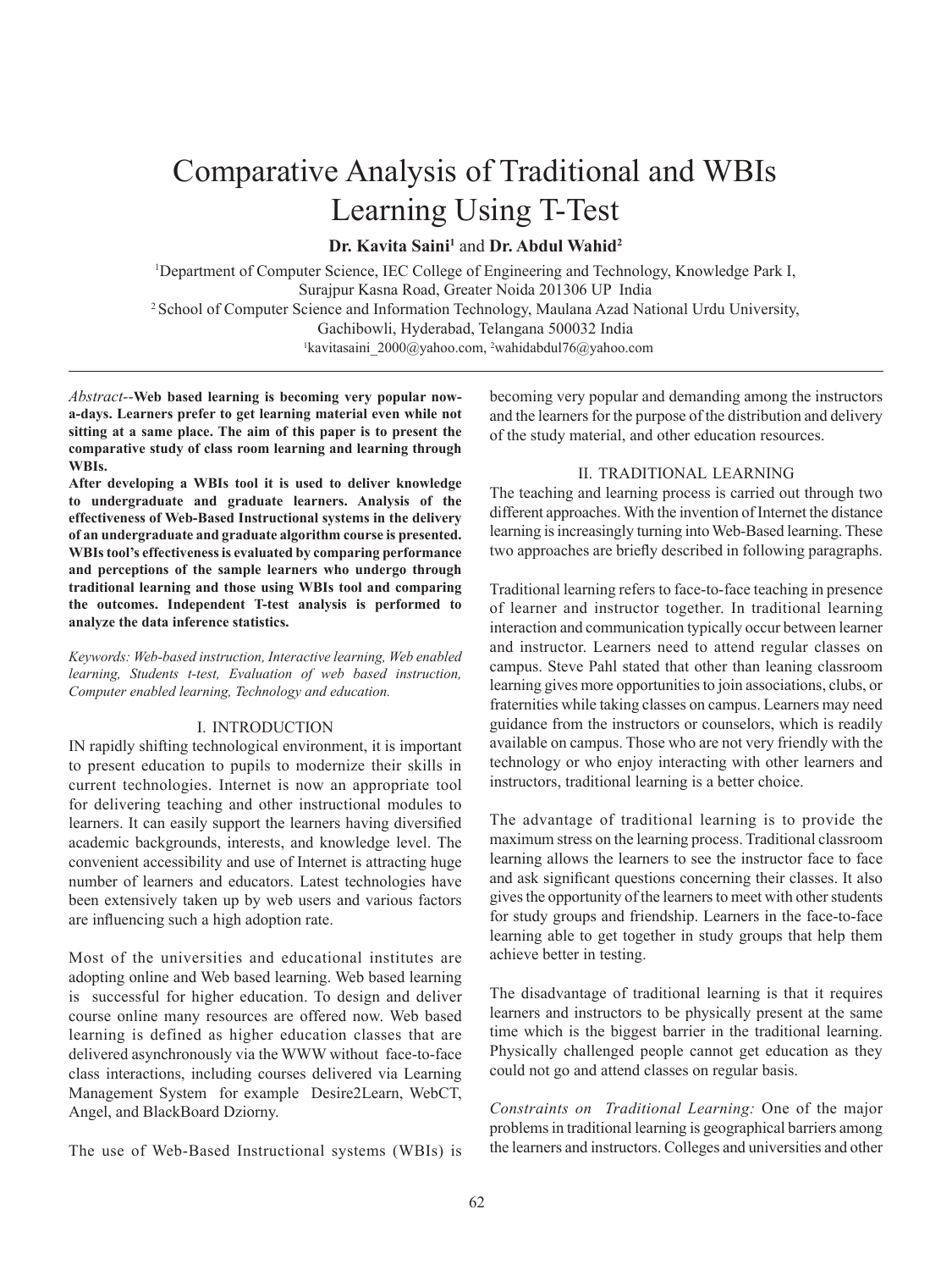forms of educational institutes are generally located in certain areas and remain open only during certain hours, this may not be convenient to many learners.

Somehow instructor in traditional learning could not make is possible to involve all the learners during learning. Other problems may be the cultural barrier, both instructor and learners may belong to different places and may not know same language. This would have a great problem specially in India.

Since class sizes are usually quite large and there is only one instructor, learning may not take place inter actively. It has been observed that many learners feel shy or have lack of confidence in raising queries and responding to the questions by instructors though they may know the answer. Apart from these more instructors are required if number of learners increases. In such situation educational institutes need to hire and pay to more instructors.

On the other there is only one instructor in the class, it is difficult for the instructor to identify each child's potential learning capacity or deficiency and, in turn, provide close attention for fixing the problem. Providing one-to-one assistance in traditional class room learning is rarely possible due to instructor-learner ratio and due to time constraints.

#### III. WEB-BASED INSTRUCTIONAL SYSTEM

WBIs is an emerging field in education and part of the rapid growth that is the Internet. WBI is a reliable and inexpensive source of learning and teaching. It enables learners to learn outside traditional classrooms and removes the geographical barrier.

WBIs changes the pedagogy and provides a constructive learning environment. Various tools associated with the WBIs make it possible to receive a better overview and understanding of the techniques. The tools associated with WBIs are Bulletin board, Chat room, Video conferencing among the learners and instructors, E-mail and many more.

Web-Based Instructional system (WBIs) and technological advancement [1] is supportive in making learning and teaching more interesting and innovative. It enables to improve various deficiencies of traditional education system. E-communication and other interactive activities were initially used to support learning in distance education [3]. Web Based Instructional system is also supportive in removing the distance among the learners and instructors.

The commonplace technology one would encounter in a WBL environment are:

*Collaboration:* There is the collaborative learning among learners. In order for collaboration to happen, regardless of

where the users are, means of file sharing is a necessity. This would require not only a common platform of document creation, but also a file transfer protocol.

*Communications:* There are two modes of web based communication: Synchronous and Asynchronous. In synchronous fashion user may choose chat room, messengers, web conference. In asynchronous mode user may choose from bulletin board, feedbacks/e-mail, SMS.

Synchronous communication provides the real time interaction among the students and the instructors stated by Tibenderana [5].

Synchronous situations provide affordances that allow "realtime" interaction between student and instructor. Synchronous situations are time sensitive but geographically insensitive. Examples of such situations would be teleconferencing, video teleconferencing, online chat and CUSeeME.

In contrast, asynchronous situations do not provide affordances that allow for "realtime" interaction between student and instructor. Asynchronous situations are both time and geographically insensitive. Examples of these situations are correspondence courses, e-mail and web/server-based instruction.

*Connection:* An organization connects to the web with or without wire. Wired option includes modem, network, Internet, intranet. There is also the Wireless Application Protocol (WAP), Infra Red, Blue Tooth.

*Content-resources:* The print material may include traditional textbooks, web pages, handouts, slides, transparencies, and all other presentation materials that may be printed. Multimedia (non-printable) material is that which not be printed.

#### IV. THE TOOLS ASSOCIATED WITH WBIs

Bulletin board: Electronic bulletin boards combine features of electronic mail with private computer conferencing. It is an electronic message center which serves a specific group having common interest. In a group one can review message dropped by others and can also leave your own message for others. People in a group allow each other to dial with a modem.

We can say that BBS is a computer system running an inexpensive software that allows many people to connect to the system using terminal programs. Once a user connect to the BBS they can download and upload files and other software, they can exchange the messages via chatting, message boards or e-mails. Users of BBS can also read news and bulletins. Initially BBSes were accessed through a telephone line using a modem, but by the early 1990s some BBSes allowed access through packet switched network, or Telnet.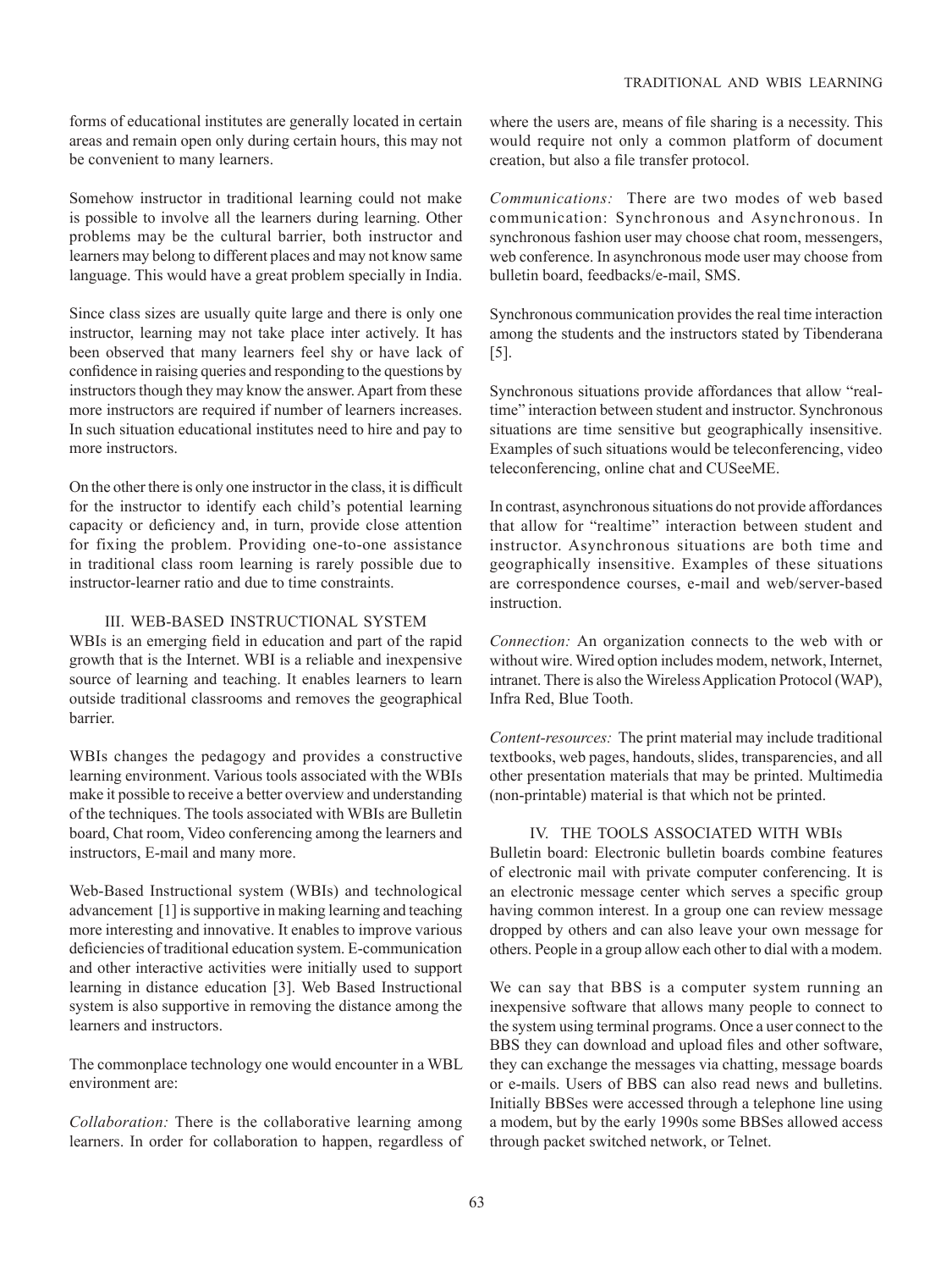*Electronil mail:* E-mail is a method of exchanging digital messages from one user to one or more recipients who has an Internet connection and an email account. It is based on store and forward model where an e-mail server accepts and stores messages and then forward and deliver them. E-mail works across the Internet, Intranet or Extranet. The best thing with the e-mail is that neither the users nor their computers are required to be online simultaneously.

*Chat Room:* Chat room is mainly used to describe a form of synchronous conferencing over the Internet. It may be a web

site or just a part of web site that allows users to communicate in real time through instant and interactive messaging.

*Video conferencing:* A video conference, sometimes referred to as a video teleconference or VTC, is a means of communication where the sound (audio) is accompanied by a live picture (video). A video conference can be relayed over the Internet or it can utilize ISDN telephone lines, satellite links or wireless networks, even cell phones.

| Topic                                                  | <b>Traditional Learning</b>                                                                                                                                                                                                                                                                                                                          | Web-Based Learning (WBL)                                                                                                                                                                                                                                                                                                           |
|--------------------------------------------------------|------------------------------------------------------------------------------------------------------------------------------------------------------------------------------------------------------------------------------------------------------------------------------------------------------------------------------------------------------|------------------------------------------------------------------------------------------------------------------------------------------------------------------------------------------------------------------------------------------------------------------------------------------------------------------------------------|
| Cost of Content Delivery                               | Physical space and printed material<br>required in traditional which increases<br>the cost of learning. If more learners<br>get registered for learning, instructors<br>need to be hired by the educational<br>institutes.                                                                                                                           | No physical space and printed material required in WBL<br>which reduces the cost of delivering the learning material.<br>No just this more learners can be managed easily without<br>hiring more instructors. Even LMS facilitates reporting,<br>assignment, assessment and other facilities without involving<br>additional cost. |
| Reduce Travel and learning                             |                                                                                                                                                                                                                                                                                                                                                      | Save on hotels; airfare, meals, and other travel expenses<br>associate with traditional onsite training.                                                                                                                                                                                                                           |
| Tools for Tracking, Updating, and<br>Managing Training |                                                                                                                                                                                                                                                                                                                                                      | Web-based learning management systems make it easy<br>to track, update, and manage online learners. Learning<br>management systems facilitate, reporting, succession<br>planning, and workforce development from one, centralized,<br>web-based source.                                                                            |
| <b>Effective</b> learning                              | Non-interactive traditional learning<br>makes learning boring so learners<br>cannot learn effectively.                                                                                                                                                                                                                                               | Use of Interactive Content, Animations, Graphics, and sound<br>for teaching learning become more effective. Learners enjoy<br>learning as they enjoy playing games.                                                                                                                                                                |
| <b>Customized Material</b>                             | All the learners learn together at<br>the same time and place so it is not<br>feasible for the instructors to provide<br>different learning materials to the<br>individual learners.                                                                                                                                                                 | WBT is not just flexible in comparison but also better<br>in providing the information. Learners can be provided<br>customized learning material learns to meet their requirements<br>and desires.                                                                                                                                 |
| Personalized learning                                  | Personalized learning in traditional is<br>just a dream of the learners. Learners<br>go through all the topics being taught<br>by the instructor in the classroom.                                                                                                                                                                                   | Learner can learn at a pace that works for their individual<br>learning style. Depending on the time availability and learning<br>requirements learners can start learning from anywhere.<br>Unlike traditional learning, depending on the interest and<br>necessity learners can learn topics of their interest.                  |
| <b>Improved Performance</b>                            | Traditional learning in not interactive<br>enough. For learners it is difficult<br>to remember everything they listen<br>from the instructors which could<br>be responsible for dissatisfied<br>performance.                                                                                                                                         | The use of various interactive learning materials in WBL<br>enables learners to remember what they learn more accurately<br>and even can remember for a longer time which improves<br>their performance.                                                                                                                           |
| Collaborative learning                                 | Collaborative learning is a method of<br>teaching and learning in which two or<br>more learners learn or attempt to learn<br>something together. In collaborative<br>learning learners actively interact by<br>sharing knowledge and experiences.<br>In Traditional learning due to time<br>limitation collaborative learning is<br>hardly possible. | By making use of various tools associated with the WBL<br>learners can actively interact and can sharing knowledge and<br>experiences from anywhere and anytime.                                                                                                                                                                   |

### TABLE 1--COMPARING TRADITIONAL LEARNING AND WEB-BASED LEARNING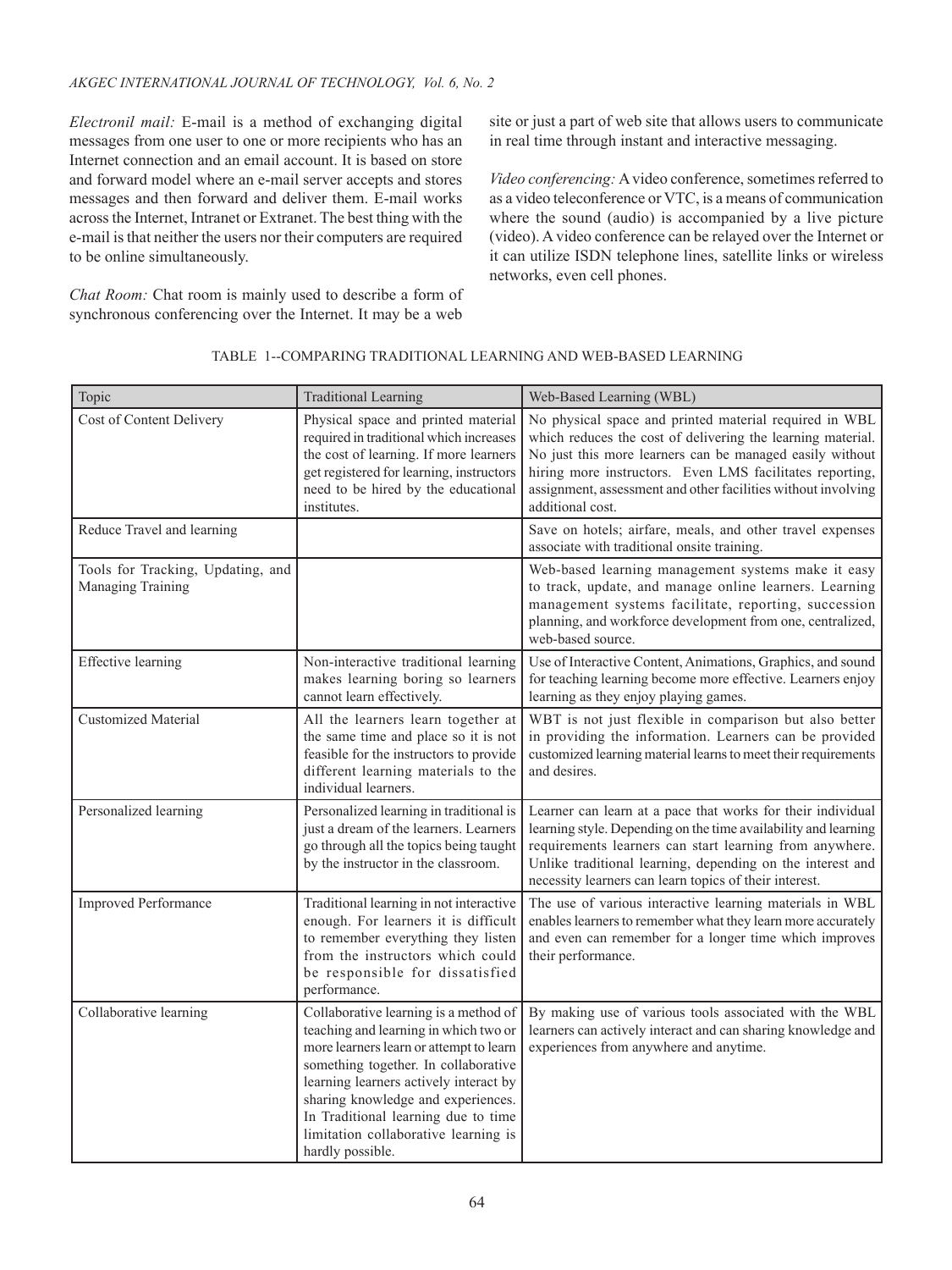| Extendibility and Accessibility               | In traditional learning once the course<br>is changed or extended can't be<br>implemented immediately. There will<br>also be extra reprinting cost involved<br>is course is extended.                                                                       | Learners can proceed through a learning program at their own<br>place and pace. They can also access the learning material at<br>any time, receiving only as much as they need stated by Gary<br>James. Learning content can be extended and implemented<br>easily whenever required. |
|-----------------------------------------------|-------------------------------------------------------------------------------------------------------------------------------------------------------------------------------------------------------------------------------------------------------------|---------------------------------------------------------------------------------------------------------------------------------------------------------------------------------------------------------------------------------------------------------------------------------------|
| Flexible Scheduling (Anytime and<br>Anywhere) | Unlike WBL traditional learning does<br>not provide flexibility in timing and<br>physical location of participation.<br>Learners need to be present at a fixed<br>time for learning at the same physical<br>place where and when instructor is<br>teaching. | The best feature of WBL is flexibility in timing and physical<br>location of participation. WBL learning could be asynchronous<br>or synchronous manner [10].                                                                                                                         |
| Assessment                                    | Immediate assessment and feedback<br>is not possible in traditional learning<br>as every thin is done manually.                                                                                                                                             | WBL facilitates assessment of learners knowledge in real<br>time. Online assessment can be done immediately. Learners<br>can also be provided feedback along with the assessment so<br>that they can better understand the deficiencies in learning [6].                              |

*The WBIs will help to fulfill various learning objectives as follows:* WBIs will help in provide fundamental and in-depth knowledge for subjects being taught. Usually the lack of time and appropriate tools act to limit this aspect of education in various courses. Use of web-based instructional system for learning to overcome barriers of traditional learning and will encourage learners.

To provide individual assistance to the learner during practice and implementation of various algorithms which helps in enhancing knowledge level.

Web Based Instructional systems also support an open learning environment and inspire learners for self-regulated learning [1]. WBIs also helps in improving the level of interaction in the course, experimental learning and to extent of Web use throughout the course.

Web-based instructional system is highly interactive and allows learners to actively participate in the learning process. A variety of interactive learning tools have been developed and are being developed to empower educators in support to change the way teaching and learning occurs [1]. Interactive learning system, in contrast to the traditional learning system is more powerful and supports and allows learners and educators to actively participate in the learning process.

One study was performed to describe the learners' perceptions towards traditional class room learning and Web-Based Interactive learning of algorithm. Experimental method has been used in this study. The aim of experiment was to compare the outcome of result of two different groups studied with different methods. Experimental research is important to learners and instructors to improve the way of using and delivering the learning material.

Prerequisite test paper and final examination paper to assess learners' knowledge was constructed on the basic of experience

and past year question papers of various universities. Where prerequisite test was constructed to check programming skills of learners and final examination paper was constructed to assess algorithm knowledge after they participated in algorithm learning. Both the test papers were checked by the instructors of computer science to verify that important aspects have been covered and unnecessary questions had been omitted. Changes were made several times as suggested by the experts; the process was continued until no further modification was needed.

During modification some questions were modified because they appeared ambiguous or irrelevant to perceive learners knowledge. In our study prerequisite test had been carried out for and carried out 28 questions to check programming skills of C language. C had been chosen because algorithm implementation is done in C language, while final examination paper had been carried out of 25 questions.

*Participants in study:* Participants consisted in two groups G-1 and G-2 enrolled in two courses Masters of Computer Applications and Bachelor of Technology (Computer Science and Information Technology). Random sampling was the procedure for selecting participants whereby each participant has an equal probability of being included in the sample [3].

Each group comprises of fifty learners each and has learned programming language as mandatory to learn algorithm. Algorithm learning is part of courses for both of the groups. Both groups have been selected from undergraduate and graduate course randomly. Learners of Masters of Computer Applications and Bachelor of Technology had been selected randomly from an engineering college.

*T-Test Analysis:* In analyzing the statistics, SPSS package program was used. The data collected from the groups (G1 and G2) were compared by independent t-tests. The most typical use of this test is to compare means. The t-test is a test of significance that can be used to determine whether a significant